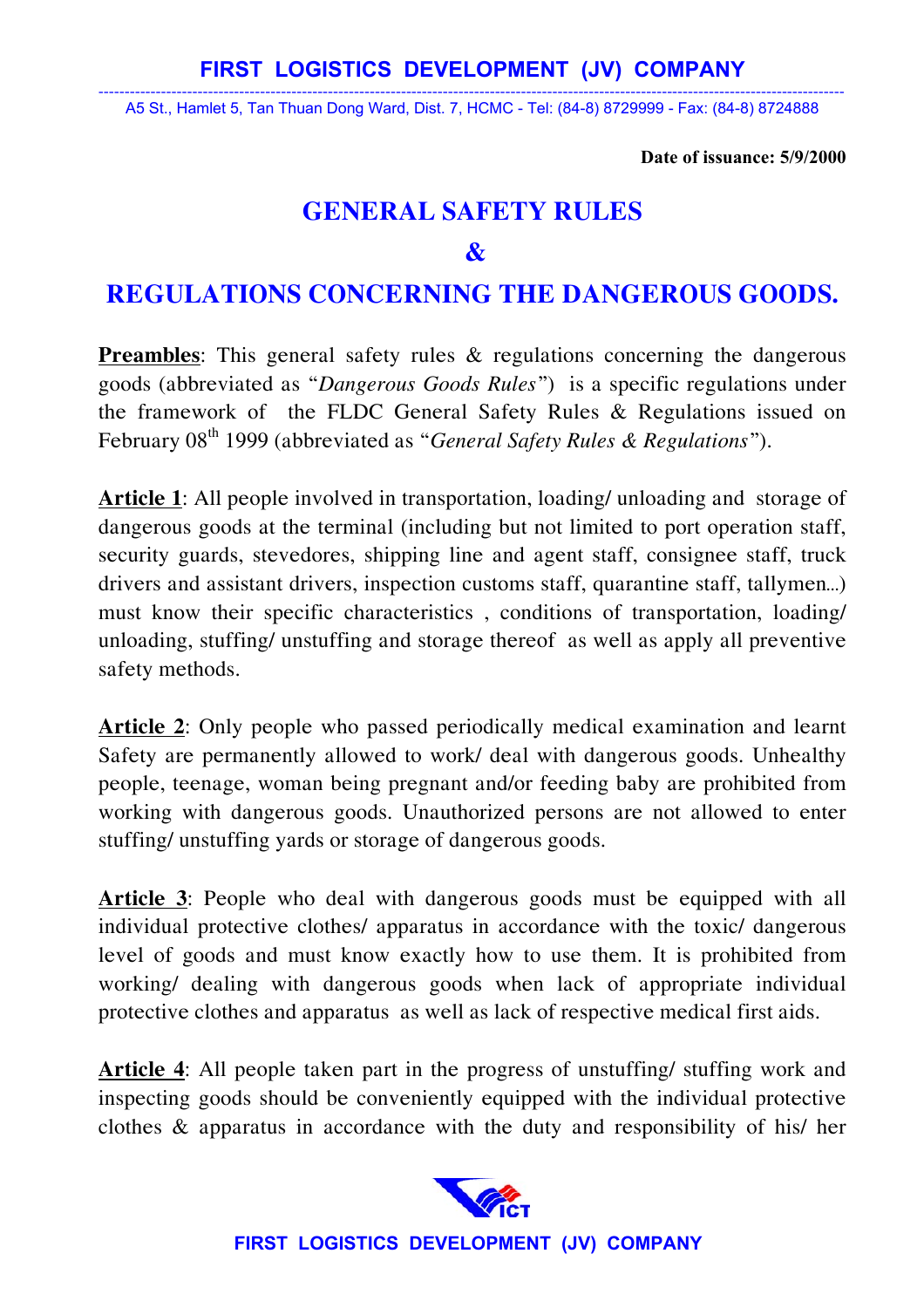### **FIRST LOGISTICS DEVELOPMENT (JV) COMPANY**

----------------------------------------------------------------------------------------------------------------------------------------------- A5 St., Hamlet 5, Tan Thuan Dong Ward, Dist. 7, HCMC - Tel: (84-8) 8729999 - Fax: (84-8) 8724888

company. The terminal is not legally responsible for any death, injuries to person and damages, loss to properties of Subcontractors, Customs, Inspectors, Infectious Controllers, Consignees and/ or any third party due to lacking of the necessary individual protective clothes & apparatus from their part.

**Article 5**: Handling, unstuffing/ stuffing, inspection, storage of dangerous goods must strictly follow "Procedures of handling DG containers and cargo" issued by Operation Department, that specifies clearly responsibility of each part of the process.

**Article 6**: Prior to discharging, unstuffing/ stuffing dangerous goods, leaders in charge of those should convey their participants about the specific and characteristic items, method of processing, arrangement procedures, stacking, hooking, bundling, lifting up/ down, shifting and moving goods in accordance with the safety rules & regulations promptly. It can be consulted from FLDC safety officer if necessary. FLDC safety officer has the right to stop the works if discovering the sign of unsafety. The work could only be resumed after unsafe area has been corrected to the satisfaction of Safety Officer.

**Article 7**: It is prohibited from dealing/ working with dangerous goods when the vessel is under water supply. It is also prohibited from processing the work with dangerous goods during the time of heavy rain, strong wind and storm at more than  $6<sup>th</sup>$  degree. Operation of dangerous goods on the vessel/ barge as well as at the quayside at night time just can be accepted if Port General Manager permits. The discharging areas of dangerous goods must have sufficient lighting (not less than 30 lux of illumination) and apparatus to fire and explosion prevention. The movable lighting must install safety net securely. Avoid all sources of ignition such as naked light, cigarette-butt, electrical hand-tools etc.

**Article 8**: If there is a broken receptacle/ container, leaking/ spilling from the dangerous goods, the operations in this warehouse or container must be stopped immediately. The work would be continued after clearing up safely under guidance from Safety Officer. Cleaners of the spilt/ leaking goods should be equipped with the individual protective clothes and apparatus such as: anti-toxic mask, self-contained breathing apparatus, rubber gloves, rubber canvas, etc. suitably and promptly.



**FIRST LOGISTICS DEVELOPMENT (JV) COMPANY**